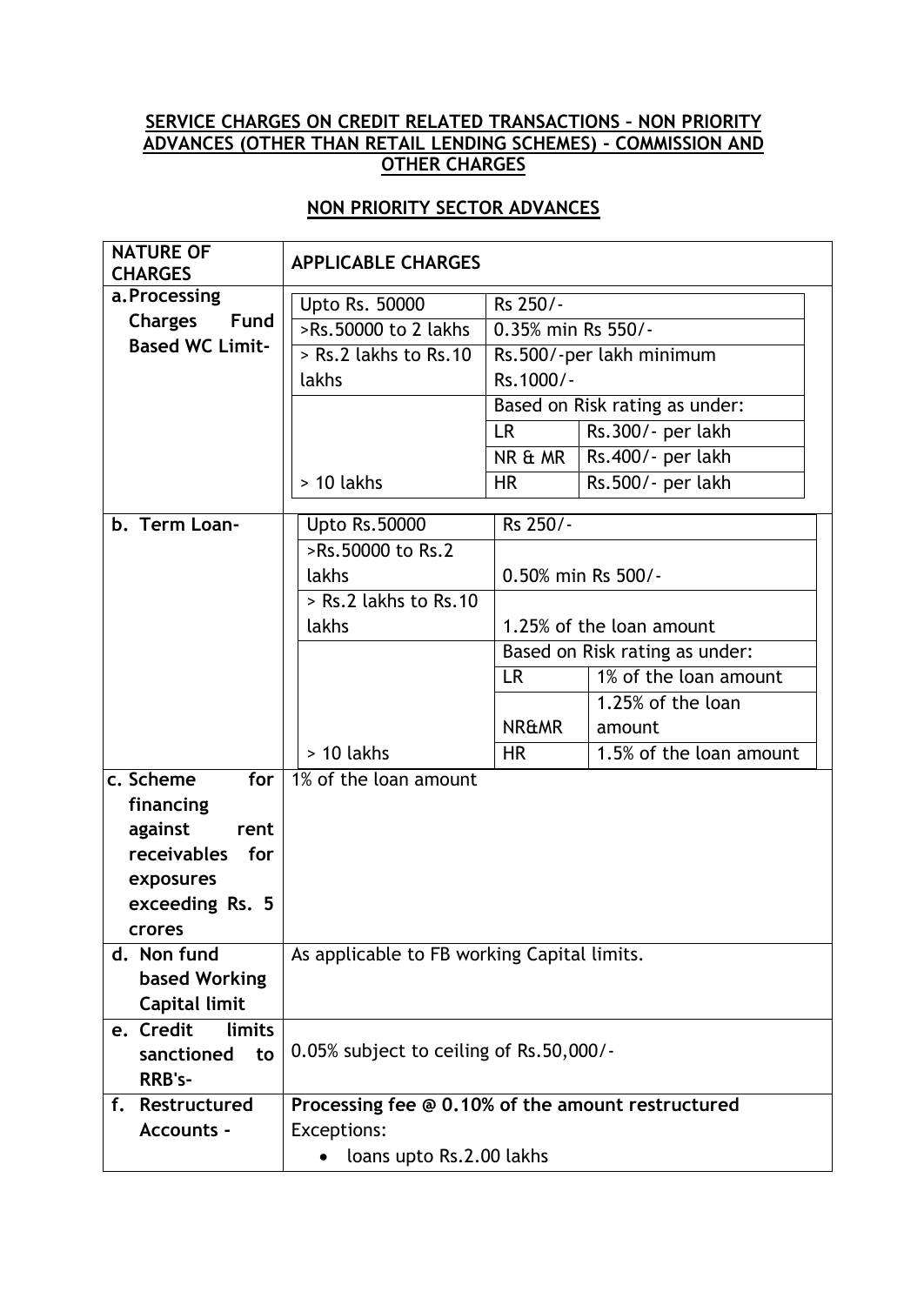| <b>NATURE OF</b><br><b>CHARGES</b> | <b>APPLICABLE CHARGES</b>                                                                                                                                                                                                                                                                         |                                                                                                                                                                      |  |  |  |
|------------------------------------|---------------------------------------------------------------------------------------------------------------------------------------------------------------------------------------------------------------------------------------------------------------------------------------------------|----------------------------------------------------------------------------------------------------------------------------------------------------------------------|--|--|--|
|                                    | all agricultural loans<br>$\bullet$<br>Housing Loans upto Rs. 20.00 lakhs<br>Loans to all Micro Enterprises<br>Loans under Govt. sponsored schemes)                                                                                                                                               |                                                                                                                                                                      |  |  |  |
| g. Consortium<br><b>Advances</b>   | Wherever we are the leaders in a consortium/Joint Lending<br>Arrangement (JLA), the lead bank fee is to be collected on the<br>total assessed fund and non fund based working capital credit<br>limits from the consortium as a whole at the following rates, to<br>be collected on annual basis. |                                                                                                                                                                      |  |  |  |
|                                    | Total assessed fund and non<br>fund based working capital<br><b>Applicable Charges</b><br>credit<br>limits<br>from<br>the<br>consortium as a whole                                                                                                                                                |                                                                                                                                                                      |  |  |  |
|                                    | 0.30% subject to<br>maximum<br>of Rs. 3 lakhs<br>Upto 10 crores                                                                                                                                                                                                                                   |                                                                                                                                                                      |  |  |  |
|                                    | 10 crores to 50 crores<br>Above 50 crores                                                                                                                                                                                                                                                         | 0.25% subject to minimum<br>of Rs. 3 lakhs and maximum<br>of Rs.12.50 lakhs<br>0.20% subject to minimum<br>Rs.<br>12.50 lakhs<br>of<br>and<br>maximum of Rs.50 lakhs |  |  |  |
|                                    |                                                                                                                                                                                                                                                                                                   |                                                                                                                                                                      |  |  |  |
| Documentation<br>Charges -         | Upto Rs. 2 lakhs<br>Above Rs 2 lakhs to Rs 5 Crore                                                                                                                                                                                                                                                | <b>NIL</b><br>Rs 200/- per lakh subject<br><b>of</b><br>maximum<br>Rs.<br>to<br>$25,000/-$                                                                           |  |  |  |
|                                    | Above Rs 5 Crore to Rs 10<br>Crore                                                                                                                                                                                                                                                                | Flat Rs 50,000/-                                                                                                                                                     |  |  |  |
|                                    | Above 10 Crore                                                                                                                                                                                                                                                                                    | Flat Rs 1,00,000/-                                                                                                                                                   |  |  |  |
|                                    |                                                                                                                                                                                                                                                                                                   |                                                                                                                                                                      |  |  |  |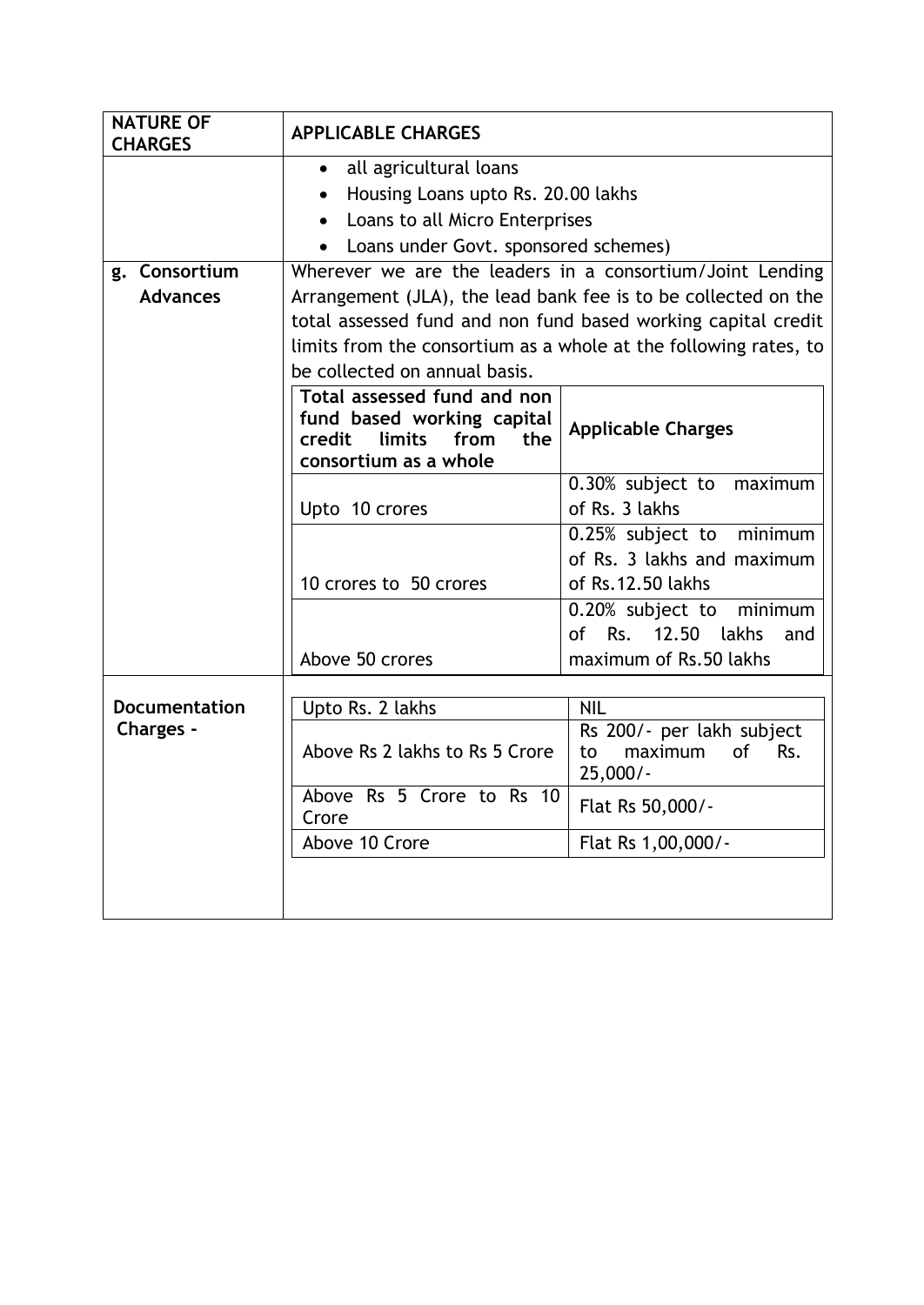| <b>NATURE OF</b><br><b>CHARGES</b> | <b>APPLICABLE CHARGES</b>                                |                                                  |                                                            |  |
|------------------------------------|----------------------------------------------------------|--------------------------------------------------|------------------------------------------------------------|--|
| <b>Mortgage Charges</b>            |                                                          |                                                  |                                                            |  |
|                                    | Exposure upto                                            |                                                  | <b>Charges</b>                                             |  |
|                                    | Exposure upto Rs.10 lakhs                                |                                                  |                                                            |  |
|                                    | and upto 3 mortgages                                     |                                                  | Rs.1000/-                                                  |  |
|                                    | Exposure upto Rs.10 lakhs                                |                                                  | Rs.2000/-                                                  |  |
|                                    | and upto 6 mortgages<br>lakhs                            |                                                  |                                                            |  |
|                                    | Exposure upto Rs.10<br>and above 6 mortgages             |                                                  | Charges as per Column above<br>+Rs.1000<br>per<br>mortgage |  |
|                                    |                                                          |                                                  |                                                            |  |
|                                    | Exposure from Rs.10 lakhs to                             | beyond 6 mortgages<br>Rs.50 per lakh min Rs.1000 |                                                            |  |
|                                    | Rs.1 crore upto 3 mortgages                              |                                                  | and max Rs.5000 for upto 3                                 |  |
|                                    |                                                          |                                                  | mortgages                                                  |  |
|                                    | Exposure from Rs.10 lakhs to                             |                                                  | Rs.75 per lakh min 2000 and                                |  |
|                                    | Rs.1 crore upto 6 mortgages                              |                                                  | max Rs.7500                                                |  |
|                                    | Exposure from Rs.10 lakhs to                             |                                                  | Charges as per Column above                                |  |
|                                    | Rs.1 crore above 6 mortgages                             |                                                  | Rs.1000<br>mortgage<br>per                                 |  |
|                                    |                                                          |                                                  | beyond 6 mortgages                                         |  |
|                                    | Exposure above 1 crore upto                              | Rs.75 per lakh min 7500 and                      |                                                            |  |
|                                    | 3 mortgages                                              | max Rs.25000                                     |                                                            |  |
|                                    | Exposure above Rs.1 crore                                | Rs.100 per lakh min Rs.10000                     |                                                            |  |
|                                    | upto 6 mortgages                                         | and max Rs.35000                                 |                                                            |  |
|                                    | Exposure above Rs.1 crore                                | Charges as per Column above                      |                                                            |  |
|                                    | above 6 mortgages                                        | Rs.1000 per<br>mortgage<br>$\ddag$               |                                                            |  |
|                                    |                                                          | beyond 6 mortgages                               |                                                            |  |
| <b>Inspection charges</b>          | <b>Exposure upto</b>                                     |                                                  | <b>Charges</b>                                             |  |
|                                    | Upto Rs 5000/-                                           |                                                  | NIL                                                        |  |
|                                    | Above Rs 5000 to Rs 25000/-                              |                                                  | Rs. 100/- p.a.                                             |  |
|                                    | Above Rs. 25000/- upto Rs 10                             |                                                  | Rs 250/- per quarter +                                     |  |
|                                    | lakhs                                                    |                                                  | <b>OPE</b> actuals                                         |  |
|                                    | Above Rs 10 lakhs uptoRs 10 crore                        |                                                  | Rs 1500/- per quarter<br>+ OPE actuals                     |  |
|                                    | Above Rs 10 crore                                        | Rs.2500/- per quarter<br>+ OPE                   |                                                            |  |
| <b>Term Loan review</b>            | Liability upto Rs.1 Crore<br><b>NIL</b>                  |                                                  |                                                            |  |
| charges                            | Liability above Rs.1 Cr.                                 |                                                  | Rs.100 per Lakh; Minimum                                   |  |
|                                    |                                                          |                                                  | Rs.10,000/- Maximum Rs.5 lakh                              |  |
|                                    | Review Charges shall be collected on the exposure (i.e., |                                                  |                                                            |  |
|                                    | Liability<br>outstanding                                 |                                                  | plus unavailed<br>limits)<br>annually                      |  |
|                                    | commencing from completion of one year from the date of  |                                                  |                                                            |  |
|                                    | first disbursement.                                      |                                                  |                                                            |  |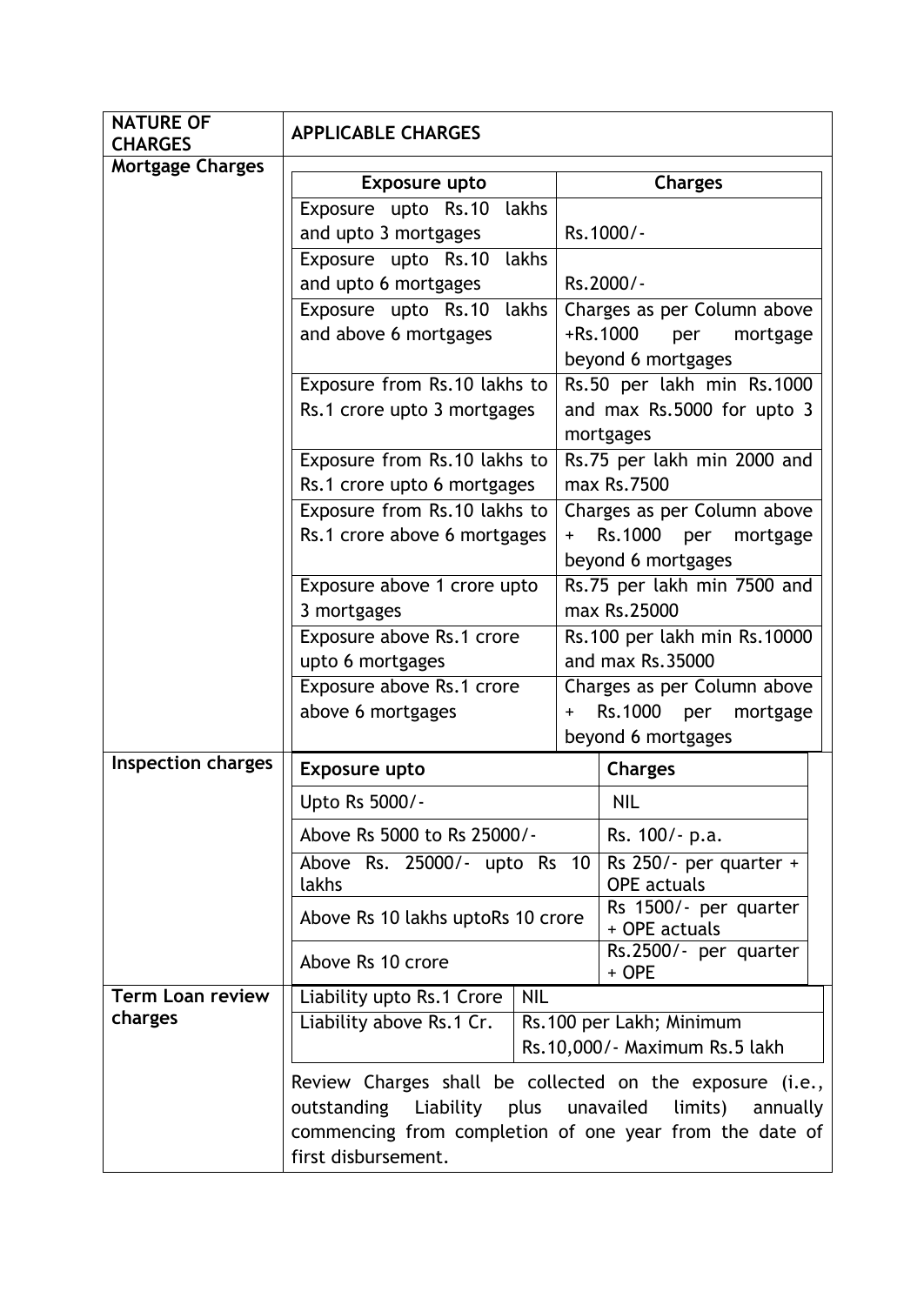| <b>NATURE OF</b><br><b>CHARGES</b>      | <b>APPLICABLE CHARGES</b>                                                                    |                                                        |                                                                                                     |  |
|-----------------------------------------|----------------------------------------------------------------------------------------------|--------------------------------------------------------|-----------------------------------------------------------------------------------------------------|--|
| <b>Modification in</b><br>Terms &       | <b>Sanctioned Amount</b>                                                                     |                                                        | Applicable<br>charges<br>(Per<br>Instance<br><b>of</b>                                              |  |
| <b>Conditions of</b>                    |                                                                                              |                                                        | modification)                                                                                       |  |
| sanction, duly<br>accepted by the       | Upto Rs 1 crore                                                                              |                                                        | Rs 5000/-                                                                                           |  |
| borrower                                |                                                                                              | Above Rs 1 crore upto Rs 10 crore                      | Rs 15000/-                                                                                          |  |
|                                         | Above Rs 10 crore upto Rs 50                                                                 |                                                        | Rs 50000/-                                                                                          |  |
|                                         | crore                                                                                        |                                                        |                                                                                                     |  |
|                                         | Above Rs 50 crore                                                                            |                                                        | Rs 2,00,000/-                                                                                       |  |
| <b>Charges</b><br>for                   | Working                                                                                      |                                                        |                                                                                                     |  |
| revalidation<br>of<br>sanction<br>(each | Capital                                                                                      |                                                        | 50% of applicable Processing charges.                                                               |  |
| revalidation)                           | <b>Term Loan</b>                                                                             |                                                        | 30% of applicable Upfront fees.                                                                     |  |
|                                         |                                                                                              |                                                        |                                                                                                     |  |
| Commitment                              |                                                                                              |                                                        | Commitment charges shall be collected for limits above Rs                                           |  |
| charges                                 | as under:                                                                                    |                                                        | 10 crores (FB+ NFB) quarterly based on average utilization                                          |  |
|                                         |                                                                                              | If the average utilization                             | No Charges                                                                                          |  |
|                                         |                                                                                              | during the quarter is more                             |                                                                                                     |  |
|                                         | than 75%                                                                                     |                                                        |                                                                                                     |  |
|                                         | 0.50% p.a to be recovered on<br>If the average utilization<br>during<br>the<br>quarter<br>is |                                                        | entire unutilized portion on a                                                                      |  |
|                                         | between 50 to 75%                                                                            |                                                        | quarterly basis                                                                                     |  |
|                                         | If the average utilization                                                                   |                                                        | 1.00%p.a on entire unutilized                                                                       |  |
|                                         | than 50%                                                                                     | during the quarter is less                             | portion on a quarterly basis                                                                        |  |
|                                         | For Standby Credit                                                                           |                                                        | Nil                                                                                                 |  |
|                                         |                                                                                              |                                                        |                                                                                                     |  |
|                                         |                                                                                              |                                                        | Commitment charges shall be reckoned from the date of                                               |  |
|                                         |                                                                                              | execution of documentation.                            |                                                                                                     |  |
|                                         |                                                                                              |                                                        | The guidelines on commitment charges are applicable in                                              |  |
|                                         |                                                                                              |                                                        | respect of our advances under sole banking, multiple                                                |  |
|                                         |                                                                                              |                                                        | banking and consortium advances either as leader or<br>member to the extent of our share/ sanction. |  |
|                                         |                                                                                              |                                                        |                                                                                                     |  |
|                                         |                                                                                              |                                                        | In case of peak and non-peak limits the Commitment charges                                          |  |
|                                         | shall be collected as under:                                                                 |                                                        |                                                                                                     |  |
|                                         |                                                                                              | If the Average utilization                             | No Charges                                                                                          |  |
|                                         |                                                                                              | during the quarter is more<br>than 75% of the peak/non |                                                                                                     |  |
|                                         | peak limit.                                                                                  |                                                        |                                                                                                     |  |
|                                         |                                                                                              | If the Average utilization $ 1.00\% $                  | entire<br>p.a<br>on                                                                                 |  |
|                                         |                                                                                              | during the quarter is less<br>than 75% of the peak/non | unutilized portion<br>on<br>a<br>quarterly basis                                                    |  |
|                                         | peak limit.                                                                                  |                                                        |                                                                                                     |  |
|                                         |                                                                                              |                                                        |                                                                                                     |  |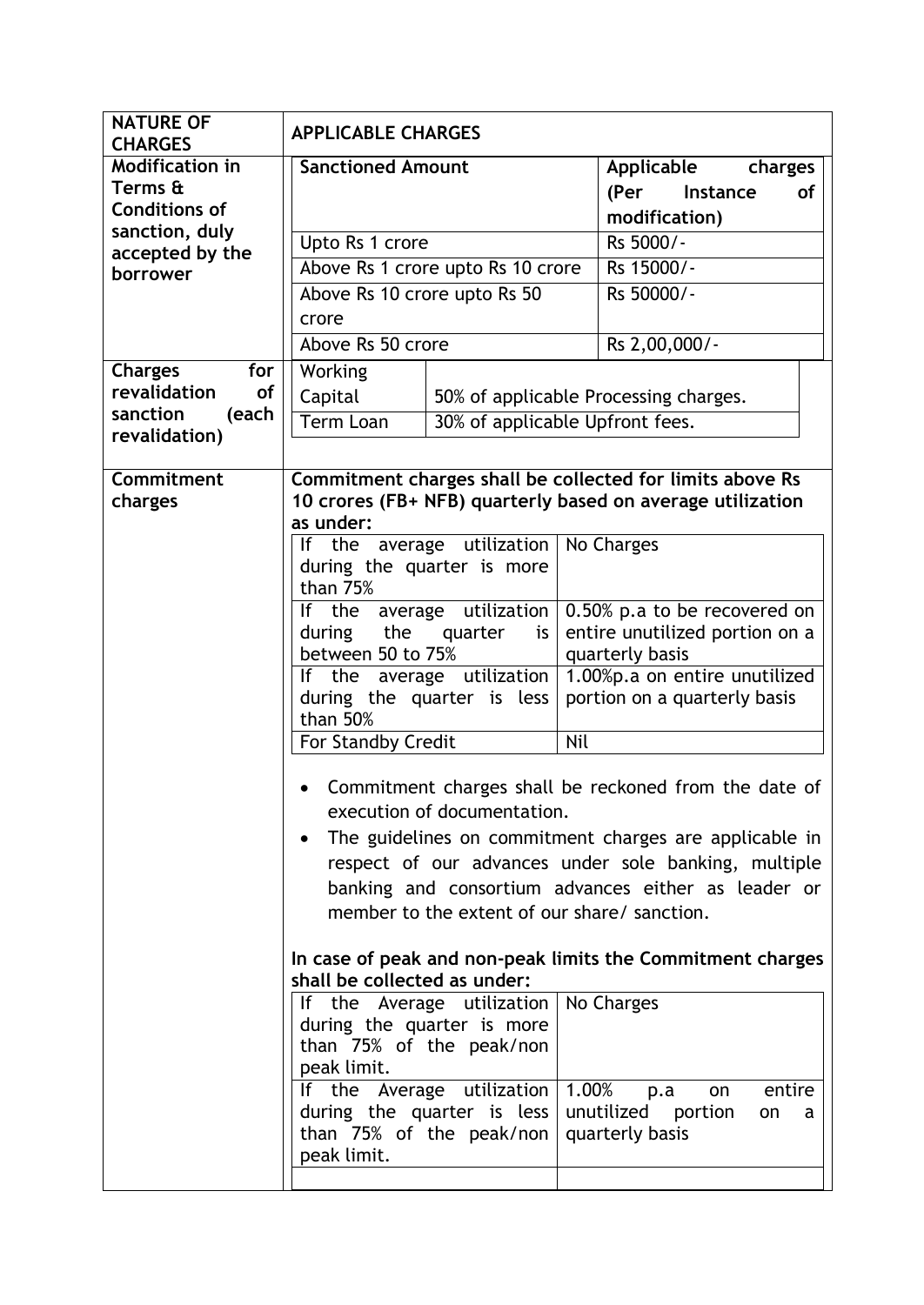| <b>NATURE OF</b><br><b>CHARGES</b>           | <b>APPLICABLE CHARGES</b>                        |                |  |                                   |                  |
|----------------------------------------------|--------------------------------------------------|----------------|--|-----------------------------------|------------------|
| Solvency                                     |                                                  |                |  |                                   |                  |
| certificate                                  | Upto Rs.1. Lakhs                                 | Rs.750/-       |  |                                   |                  |
| charges:                                     | 1Lakhs to Rs.25 Lakhs                            |                |  | Rs.3000/-                         |                  |
|                                              | Rs.25 Lakhs to Rs.50                             |                |  | Rs.6000/-                         |                  |
|                                              | Lakhs                                            |                |  |                                   |                  |
|                                              | >Rs.50 Lakhs                                     |                |  | 0.10% of the solvency certificate |                  |
|                                              |                                                  |                |  | amount, minimum of Rs.6000        |                  |
| NOC charges in                               |                                                  |                |  |                                   |                  |
| respect of                                   | Upto 10 crore                                    |                |  | Rs 1 Lakh                         |                  |
| exposures of Rs. 1                           | Above<br>$\overline{\text{Rs}.10}$               |                |  |                                   |                  |
| crore & above                                |                                                  | Crore          |  |                                   |                  |
|                                              | and upto Rs.50 Cr.                               |                |  | Rs.3,00,000/-                     |                  |
|                                              | Above Rs.50 Cr.                                  |                |  | Rs.5 Lakh                         |                  |
|                                              |                                                  |                |  |                                   |                  |
| <b>No Dues</b>                               |                                                  |                |  |                                   |                  |
| Certificate                                  | <b>Priority Sector Advances</b><br><b>Others</b> |                |  | Rs. 50/- per certificate.         |                  |
|                                              |                                                  |                |  | Rs. 100/- per certificate.        |                  |
| Service charges &                            |                                                  |                |  |                                   |                  |
| commission<br>on                             | <b>Nature of BG</b>                              | <b>Interna</b> |  | <b>Commission</b>                 |                  |
| inland guarantees<br>including<br><b>DPG</b> |                                                  |                |  | Performance                       | <b>Financial</b> |
| (Performance                                 |                                                  | I Rating       |  | <b>BG</b>                         | <b>BG/DPG</b>    |
| Guarantee)                                   | Performance BG/                                  | <b>LR</b>      |  | $1.50\%$ p.a.                     | 2.00% p.a.       |
|                                              | <b>Financial BG/DPG</b>                          | NR &MR         |  | 2.00% p.a.                        | 2.50% p.a.       |
|                                              |                                                  | <b>HR</b>      |  | $2.50%$ p.a.                      | 3.00% p.a.       |
|                                              | Advising of Inland BGs                           |                |  | 0.20% of the amount of BG         |                  |
|                                              | through SFMS                                     |                |  | with<br>minimum<br>0f<br>a        |                  |
|                                              |                                                  |                |  | Rs.300/-                          | and<br>max       |
|                                              |                                                  |                |  | Rs.2000/-                         |                  |
|                                              |                                                  |                |  | Advising of Amendment -           |                  |
|                                              |                                                  |                |  | Flat charges of Rs.600/-          |                  |
|                                              | Guarantee                                        |                |  | Commission                        | shall<br>be      |
|                                              | Secured by 100% Cash                             |                |  | calculated at the rate of         |                  |
|                                              | margin/ our Own term                             |                |  | Rs.600/-                          | (Minimum         |
|                                              | <b>Deposits</b>                                  |                |  | amount) plus 25% of the           |                  |
|                                              |                                                  |                |  | normal rate of commission         |                  |
|                                              |                                                  |                |  | as per the rates mentioned        |                  |
|                                              |                                                  |                |  | above.                            |                  |
|                                              |                                                  |                |  | If the guarantee becomes          |                  |
|                                              |                                                  |                |  | fully secured by our own          |                  |
|                                              |                                                  |                |  | Term Deposits at a later          |                  |
|                                              |                                                  |                |  | date after the issue of BG,       |                  |
|                                              |                                                  |                |  | pro rata commission can           |                  |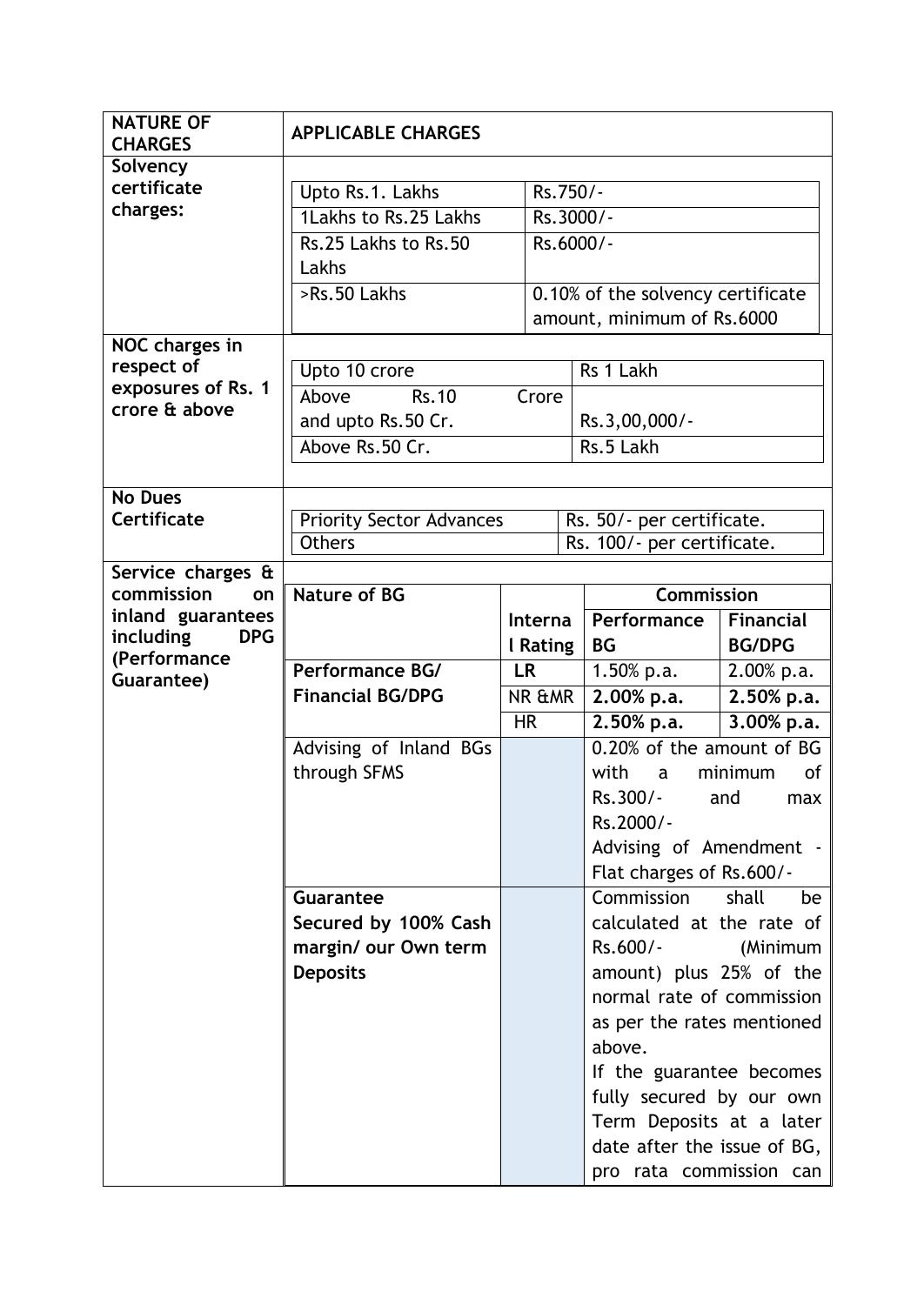| <b>NATURE OF</b><br><b>CHARGES</b> | <b>APPLICABLE CHARGES</b>                                                                                                                                                                                                                                                                                                                                                                                    |  |                                                                                                                                                                                                                                                                                                  |  |
|------------------------------------|--------------------------------------------------------------------------------------------------------------------------------------------------------------------------------------------------------------------------------------------------------------------------------------------------------------------------------------------------------------------------------------------------------------|--|--------------------------------------------------------------------------------------------------------------------------------------------------------------------------------------------------------------------------------------------------------------------------------------------------|--|
|                                    |                                                                                                                                                                                                                                                                                                                                                                                                              |  | charged<br>and<br>be<br>excess<br>commission<br>be<br>may<br>refunded.                                                                                                                                                                                                                           |  |
|                                    | <b>Bank guarantees</b><br>Favouring NSE / BSE<br>/NCDEX on behalf of<br><b>Stocks and share</b><br><b>Brokers</b><br><b>Delivery</b><br>order/guarantee/inde<br>mnity                                                                                                                                                                                                                                        |  | Base commission of<br>Rs.1000/- + 1.75 %p.a.<br>Whenever branches issue<br>order/<br>delivery<br>guarantee/indemnity<br>favoring<br>Railways/Transport<br>Companies to enable the<br>consignee to take delivery<br>of the goods, commission<br>at the rate of 500 per<br>guarantee is collected. |  |
|                                    | <b>BG (Trade Credit)</b>                                                                                                                                                                                                                                                                                                                                                                                     |  | As applicable to financial<br>guarantees                                                                                                                                                                                                                                                         |  |
|                                    | <b>Letter of Guarantee</b>                                                                                                                                                                                                                                                                                                                                                                                   |  | 0.10% of the amount with a<br>minimum of Rs 10000 and<br>maximum of Rs 1.50 lakhs.                                                                                                                                                                                                               |  |
|                                    | <b>SBLC</b> for inland                                                                                                                                                                                                                                                                                                                                                                                       |  | As applicable to other than                                                                                                                                                                                                                                                                      |  |
|                                    | transactions                                                                                                                                                                                                                                                                                                                                                                                                 |  | <b>Performance Guarantee</b>                                                                                                                                                                                                                                                                     |  |
|                                    | Minimum Margin shall be 25%. If margin is reduced,<br>٠<br>additional commission of 0.25% p.a. is applicable<br>Minimum Commission for 3 months to be collected<br>irrespective of amount.<br>A part of the quarter should be treated as full quarter<br>for the purpose of collecting guarantee commission.<br>In the case of DPGs foreclosed before due-date,<br>commission collected need not be refunded |  |                                                                                                                                                                                                                                                                                                  |  |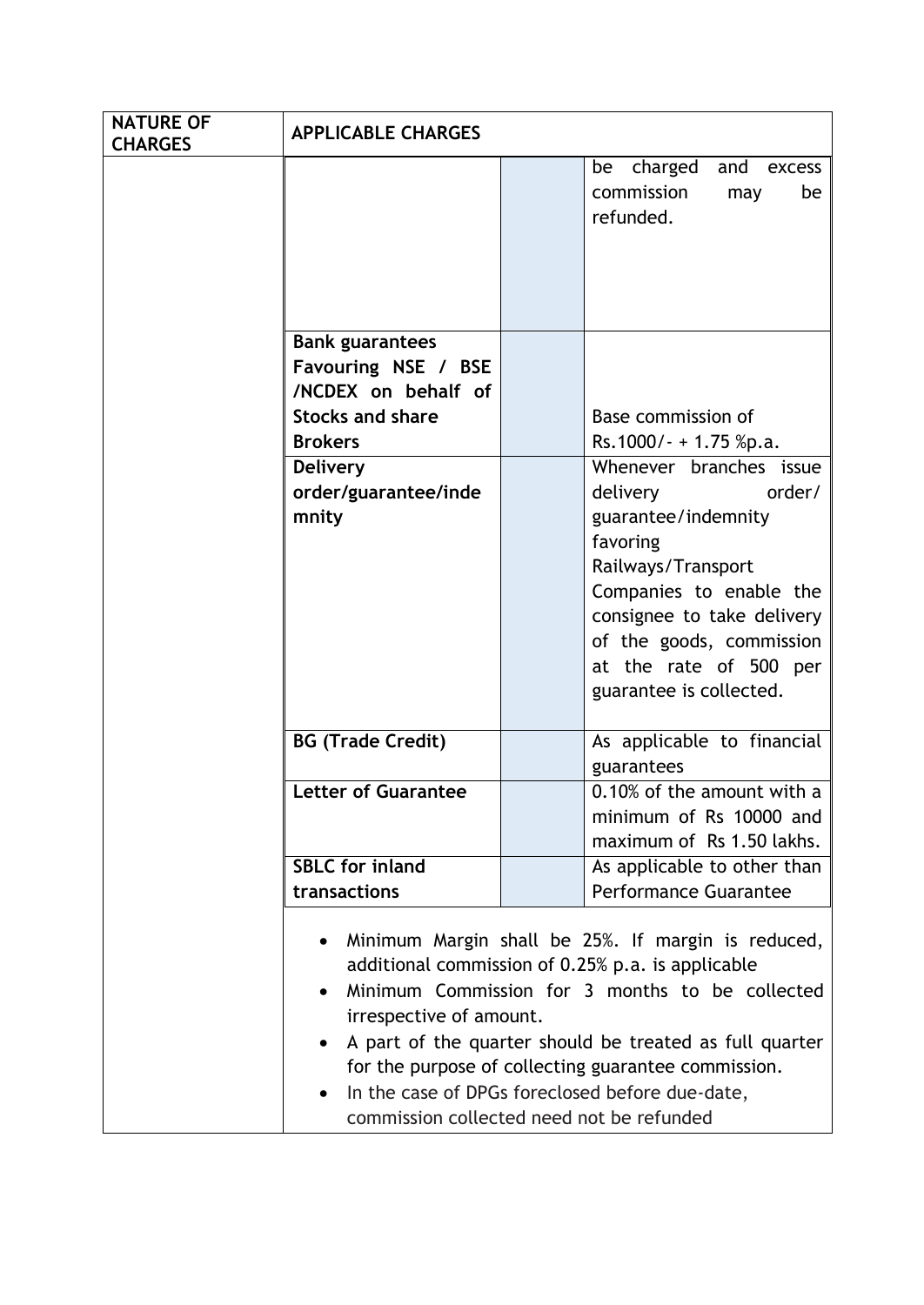| <b>NATURE OF</b><br><b>CHARGES</b> | <b>APPLICABLE CHARGES</b>                                                                                                                                                                                                                              |        |                                                                                                                                                                                                                                                                                                  |  |
|------------------------------------|--------------------------------------------------------------------------------------------------------------------------------------------------------------------------------------------------------------------------------------------------------|--------|--------------------------------------------------------------------------------------------------------------------------------------------------------------------------------------------------------------------------------------------------------------------------------------------------|--|
| <b>Inland Letters of</b>           |                                                                                                                                                                                                                                                        |        |                                                                                                                                                                                                                                                                                                  |  |
| Credit                             | Sight/ Usance charge                                                                                                                                                                                                                                   |        |                                                                                                                                                                                                                                                                                                  |  |
|                                    | up to 7 days sight                                                                                                                                                                                                                                     | Lakhs) | 0.20% (subject to maximum of Rs. 5.00                                                                                                                                                                                                                                                            |  |
|                                    | Bills over 7 days<br>upto<br>$\overline{3}$<br>months<br>sight                                                                                                                                                                                         | Lakhs) | 0.50% (subject to maximum of Rs. 15.00                                                                                                                                                                                                                                                           |  |
|                                    | Bills<br>$\overline{3}$<br>beyond<br>months                                                                                                                                                                                                            |        | 0.50% for first 3 months (subject to<br>maximum of Rs. 15.00 Lakhs) plus 0.30%<br>p.m. in excess of 3 months                                                                                                                                                                                     |  |
|                                    | and                                                                                                                                                                                                                                                    |        |                                                                                                                                                                                                                                                                                                  |  |
|                                    | Commitment<br>charge for the period of liability (from<br>the date of opening of credit to the last<br><b>Charges</b><br>date of its validity) at the rate of 0.30%<br>(with a minimum of Rs. 200/-, for every<br>period of 3 months or part thereof). |        |                                                                                                                                                                                                                                                                                                  |  |
|                                    |                                                                                                                                                                                                                                                        |        | The above usance and commitment charges are to be collected                                                                                                                                                                                                                                      |  |
|                                    |                                                                                                                                                                                                                                                        |        | based on the internal rating of the borrower as under:                                                                                                                                                                                                                                           |  |
|                                    |                                                                                                                                                                                                                                                        |        |                                                                                                                                                                                                                                                                                                  |  |
|                                    | Internal rating                                                                                                                                                                                                                                        |        | Usance & Commitment Charges                                                                                                                                                                                                                                                                      |  |
|                                    |                                                                                                                                                                                                                                                        |        | (As % of Normal Charges                                                                                                                                                                                                                                                                          |  |
|                                    | mentioned above)                                                                                                                                                                                                                                       |        |                                                                                                                                                                                                                                                                                                  |  |
|                                    | <b>LR</b>                                                                                                                                                                                                                                              |        | 50%                                                                                                                                                                                                                                                                                              |  |
|                                    | NR & MR                                                                                                                                                                                                                                                |        | 75%                                                                                                                                                                                                                                                                                              |  |
|                                    | <b>HR</b>                                                                                                                                                                                                                                              |        | 100%                                                                                                                                                                                                                                                                                             |  |
|                                    | Inland LCs with                                                                                                                                                                                                                                        | 100%   | 25% of applicable charges (subject)                                                                                                                                                                                                                                                              |  |
|                                    | cash margin                                                                                                                                                                                                                                            |        | to maximum of Rs. 3.00 Lakhs).                                                                                                                                                                                                                                                                   |  |
|                                    | The period is to be calculated from the date of opening LC to<br>the last date of its validity + Usance period of bill. For sight<br>LCs, one month period is to be reckoned over and above the<br>last date of LC validity.                           |        |                                                                                                                                                                                                                                                                                                  |  |
|                                    | <b>Amendment Charges</b>                                                                                                                                                                                                                               |        | Part of a month should be reckoned as a completed month.<br>(i) For enhancement of amount<br>of LC/ Period: Rs.500/- per<br>amendment plus applicable<br>charges as para above for<br>additional<br>the<br>amount/extended period.<br>amendments<br>Flat<br>(ii) Other<br>commission of Rs.500/- |  |
|                                    |                                                                                                                                                                                                                                                        |        |                                                                                                                                                                                                                                                                                                  |  |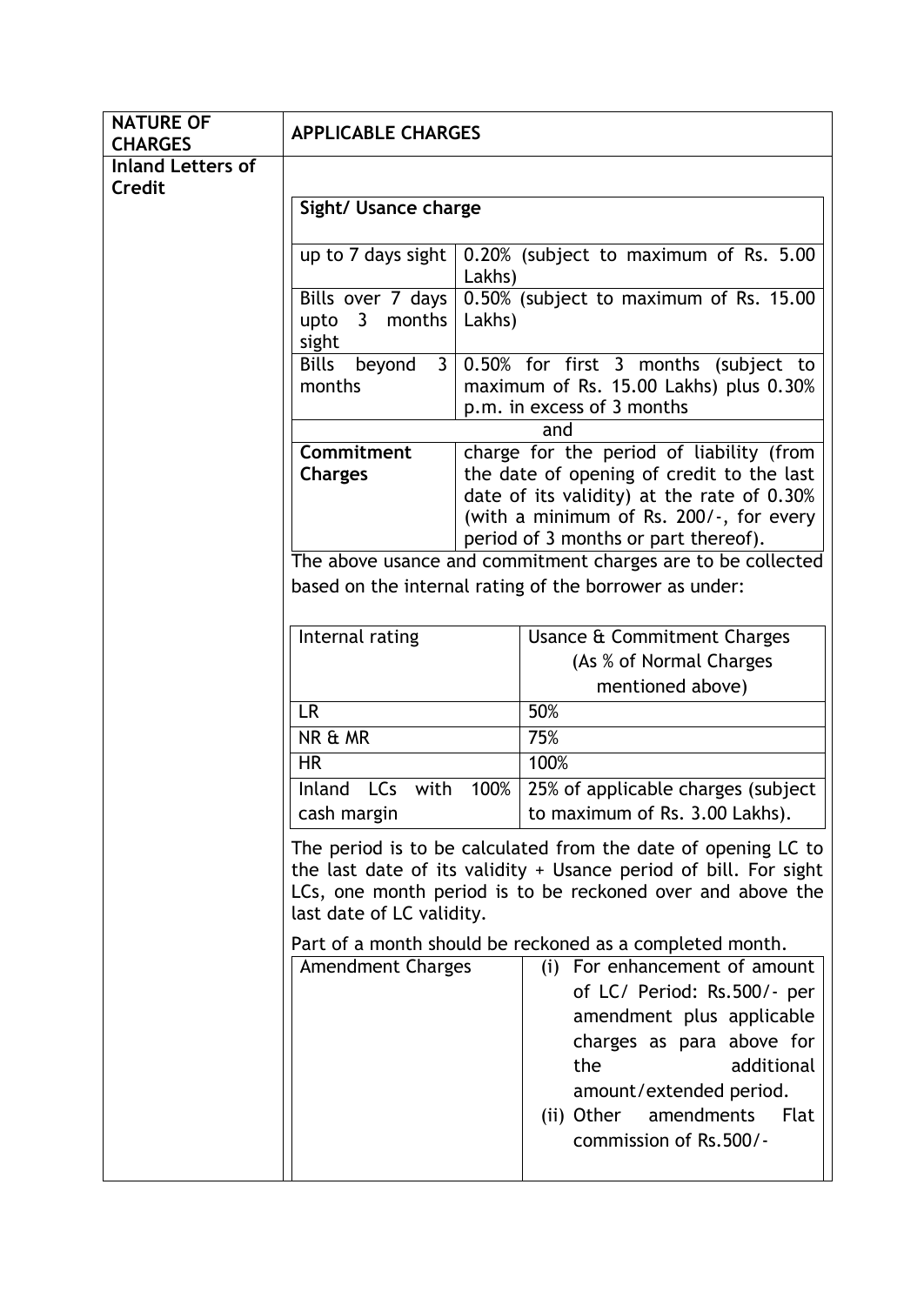| <b>NATURE OF</b>                         | <b>APPLICABLE CHARGES</b>                       |                                                                       |
|------------------------------------------|-------------------------------------------------|-----------------------------------------------------------------------|
| <b>CHARGES</b>                           | <b>Advising Charges</b>                         | 0.20% of the amount of LC with a                                      |
|                                          |                                                 | of<br>Rs.500/-<br>minimum<br>and                                      |
|                                          |                                                 | maximum of Rs 2000/-.                                                 |
|                                          |                                                 |                                                                       |
|                                          |                                                 | Advising of Amendment<br>Flat                                         |
|                                          |                                                 | charges of Rs.500/-                                                   |
|                                          | <b>Confirmation Charges</b>                     | 0.25% p.m. for the period of                                          |
|                                          |                                                 | validity & Usance on the LC                                           |
|                                          |                                                 | amount.                                                               |
|                                          | <b>Negotiating Charges</b>                      | Bills upto 2.50 lakhs - @ 0.50%                                       |
|                                          |                                                 | with a minimum of 250/-                                               |
|                                          |                                                 |                                                                       |
|                                          |                                                 | Bills over 2.50 lakhs - @ 0.30%                                       |
|                                          |                                                 | with a minimum of 1500/- and<br>maximum of 10000/-                    |
|                                          |                                                 |                                                                       |
|                                          | for<br>Charges<br>giving                        | 0.30% with a<br>minimum<br>of                                         |
|                                          | guarantee for discrepant                        | Rs.500/-.                                                             |
|                                          | documents                                       |                                                                       |
|                                          |                                                 | Charges for accepting $\vert 0.30\%$ with a minimum of Rs.            |
|                                          | bills under LCs                                 | $500/-$                                                               |
|                                          |                                                 | Charges for retirement of $\sqrt{0.30\%}$ with a minimum of Rs. 500/- |
|                                          | bills under LCs                                 | and maximum of Rs. 30000/-.                                           |
|                                          |                                                 |                                                                       |
|                                          | Charges for non-payment $\vert 0.10\%$ with a   | minimum<br>of                                                         |
|                                          | and non acceptance of $\vert$ Rs.200/- per day. |                                                                       |
|                                          | bills on presentation/on<br>due date            |                                                                       |
|                                          |                                                 |                                                                       |
|                                          | Clean payments received                         | A flat charge of Rs.500/- will be                                     |
|                                          | under letters of credit                         | levied by the beneficiaries' bank                                     |
|                                          |                                                 | for receiving clean payment and<br>crediting beneficiaries account.   |
| <b>Revolving Letter</b>                  |                                                 | In addition to the charges given above, on each reinstatement,        |
| <b>Of Credit</b>                         |                                                 | usance charges according to tenor and Commitment charge for           |
|                                          |                                                 | the period of liability (from the date of reinstatement to the        |
|                                          |                                                 | last date of its validity) as stated above is payable on the          |
|                                          |                                                 | reinstated amount only (Subject to minimum of Rs. 500/- and           |
|                                          | maximum of Rs. 5.00 Lakhs).                     |                                                                       |
| <b>Devolvement</b><br>of                 | 0.10% with a minimum of Rs.200/- per day.       |                                                                       |
| & LC<br>BG<br>(both<br>inland & foreign) |                                                 |                                                                       |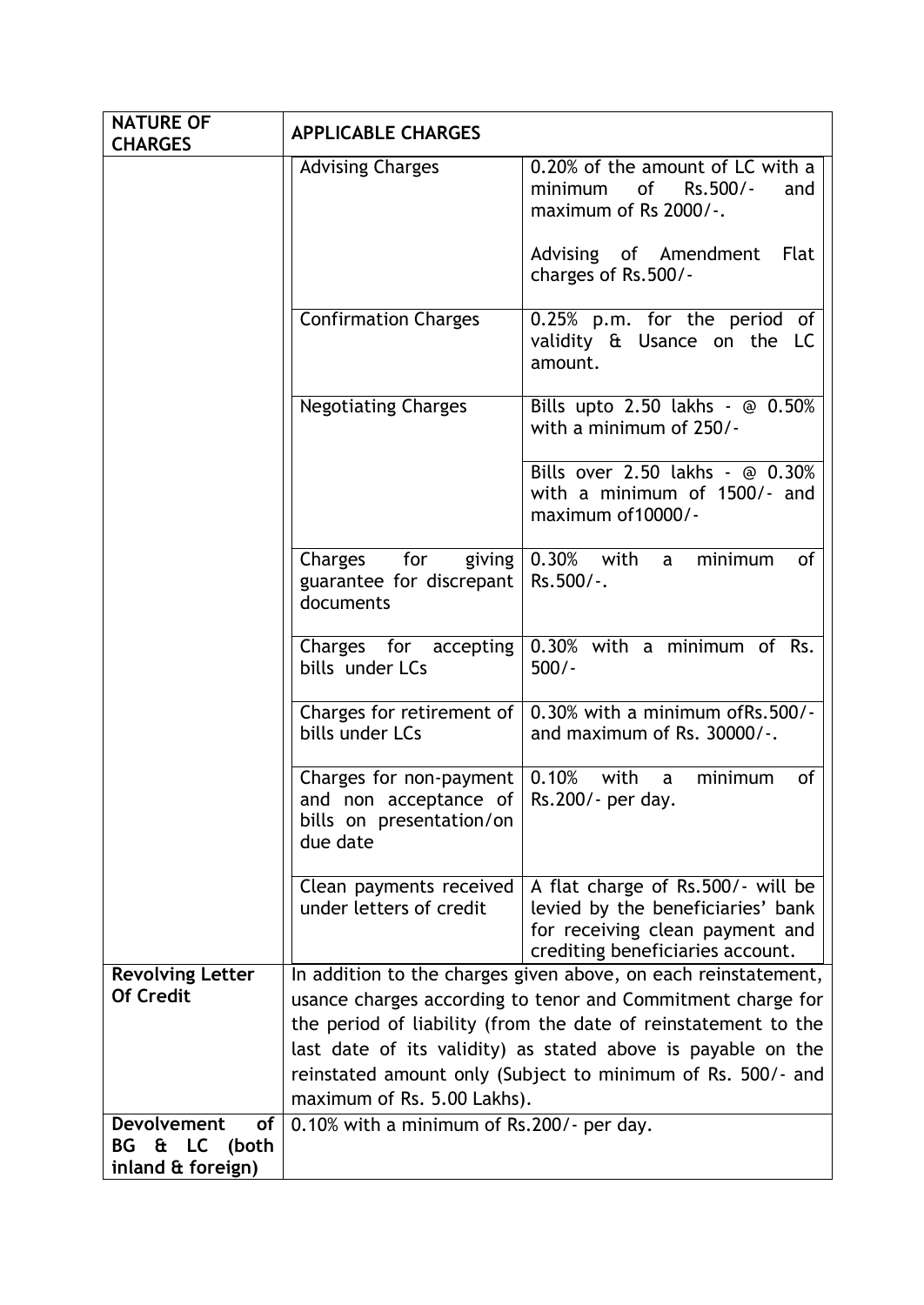| <b>NATURE OF</b><br><b>CHARGES</b>                                                 | <b>APPLICABLE CHARGES</b>                                                                                                                                                                                                                                                                                                                                                                                       |  |  |
|------------------------------------------------------------------------------------|-----------------------------------------------------------------------------------------------------------------------------------------------------------------------------------------------------------------------------------------------------------------------------------------------------------------------------------------------------------------------------------------------------------------|--|--|
| Letter of comfort<br>for<br>(other than<br>trade credits for<br>import into India) | As applicable to Financial Guarantees.                                                                                                                                                                                                                                                                                                                                                                          |  |  |
| Prepayment<br>charges                                                              | The Bank has stipulated pre-payment penalty for pre-closure of<br>Term Loans (both priority and non-priority) and loans under<br>various Retail Lending Schemes of the Bank as under:                                                                                                                                                                                                                           |  |  |
|                                                                                    | i)<br>Prepayment penalty shall be imposed on the outstanding<br>liability wherever the borrower makes request for transfer<br>of his loan account to other banks/ FIs.                                                                                                                                                                                                                                          |  |  |
|                                                                                    | Prepayment penalty of 2% shall be collected on the prepaid<br>$\mathsf{ii}$<br>a[mount.                                                                                                                                                                                                                                                                                                                         |  |  |
|                                                                                    | These guidelines are applicable in respect of the loans<br>iii)<br>availed both under fixed & floating rates of interest.                                                                                                                                                                                                                                                                                       |  |  |
|                                                                                    | For pre-closure of the loan by the borrower not involving the<br>iv)<br>transfer of accounts to other banks / FIs, no penalty need be<br>levied.                                                                                                                                                                                                                                                                |  |  |
|                                                                                    | The Prepayment penalty shall be treated as other income<br>V)<br>and accounted under commission head.                                                                                                                                                                                                                                                                                                           |  |  |
|                                                                                    | Prepayment penalty on Floating/Fixed rate term loan is<br>vi)<br>waived in respect of all MSE borrowers to fall in line with<br>MSE Code 2015.                                                                                                                                                                                                                                                                  |  |  |
|                                                                                    | vii) Foreclosure charges / pre-payment penalties shall not be<br>charged in case of all floating rate term loans sanctioned,<br>for purposes other than business, to individual borrowers<br>with or without co-obligants (s). In other words, pre<br>payment penalty shall be collected for floating rate term<br>loans sanctioned, for business purposes, to individual<br>borrowers other than MSE category. |  |  |
| <b>Service</b><br><b>Other</b><br><b>Charges</b>                                   | Collection of title<br>Non<br>Rs100 pm maximum Rs1000<br>deeds<br>in<br>respect<br>0f<br>Mortgage after closure of<br>facility                                                                                                                                                                                                                                                                                  |  |  |
|                                                                                    | Overdue interest for the delayed<br>Late payment of EMI<br>period                                                                                                                                                                                                                                                                                                                                               |  |  |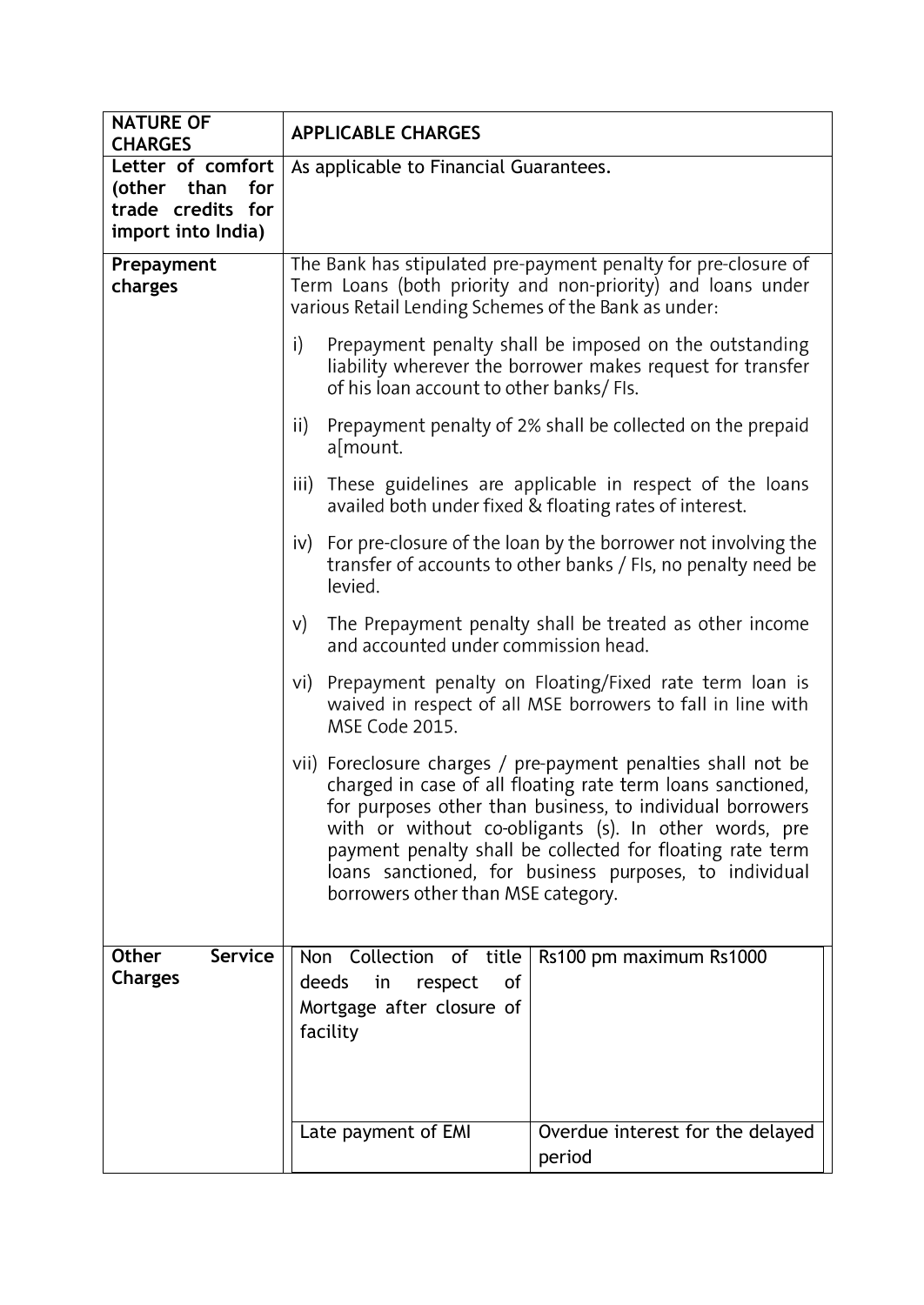| <b>NATURE OF</b><br><b>CHARGES</b> | <b>APPLICABLE CHARGES</b>          |                                                                  |
|------------------------------------|------------------------------------|------------------------------------------------------------------|
|                                    | <b>Notice Charges</b>              | Actual + OPE                                                     |
|                                    | Charges for<br>of<br>copy          | Rs1000+<br>Charges if $copy$                                     |
|                                    | documents                          | of documents is<br>Actual                                        |
|                                    |                                    | submission  <br>Photocopying<br>for                              |
|                                    |                                    | Charges<br>to any statutory                                      |
|                                    |                                    | authority                                                        |
|                                    |                                    | Rs2000+<br>Charges<br>if                                         |
|                                    |                                    | Actual<br>presence<br>$of \mid$                                  |
|                                    |                                    | bank official is<br>Photocopying                                 |
|                                    |                                    | Charges<br>required<br>along                                     |
|                                    |                                    | with<br>the                                                      |
|                                    |                                    | documents<br>for                                                 |
|                                    |                                    | obtention<br><sub>of</sub>                                       |
|                                    |                                    | photo copies                                                     |
|                                    |                                    | For individual customers - Rs 50                                 |
|                                    | Providing<br>credit                | For Non-individual customers-                                    |
|                                    | information reports                | <b>Rs500</b>                                                     |
|                                    | Revision<br>in<br>repayment        | Re-phasement<br><b>of</b>                                        |
|                                    | schedule                           | loans/deferment<br>loan<br>in                                    |
|                                    |                                    | instalments - 0.05% of the limit,                                |
|                                    |                                    | Minimum of Rs 20,000/- and                                       |
|                                    |                                    | maximum Rs 1,00,000/-                                            |
|                                    | <b>Certificates</b>                | of a<br>Attestation<br>commercial                                |
|                                    |                                    | invoice<br>the<br>time<br>of<br>at                               |
|                                    |                                    | negotiation / collection<br>-First                               |
|                                    |                                    | time free and for subsequent                                     |
|                                    |                                    | occasion Minimum charge of Rs                                    |
|                                    |                                    | $100/-$<br>invoice<br>per<br>with<br>a<br>minimum of Rs 250 will |
|                                    |                                    | be<br>levied on each occasion.                                   |
|                                    | other<br>charges<br>Any            | Actual +OPE                                                      |
|                                    | relevant<br>the<br>to              |                                                                  |
|                                    | transaction                        |                                                                  |
| <b>Vetting</b><br><b>of</b>        |                                    |                                                                  |
| information                        | <b>Project Cost</b>                | <b>Charges</b>                                                   |
| memorandum/TEV                     | Rs.2 Crore& above and upto Rs.10   | Rs.50,000/-                                                      |
| report prepared                    | Crore                              |                                                                  |
| other<br>by<br>banks/financial     | Above Rs. 10 Crore and upto Rs. 50 | Rs. 1 Lakh                                                       |
| institutions (To be                | Crore                              |                                                                  |
| collected upfront)                 | Above Rs.50 Crore and upto Rs.100  | Rs.2 Lakhs                                                       |
|                                    | Crore                              |                                                                  |
|                                    |                                    |                                                                  |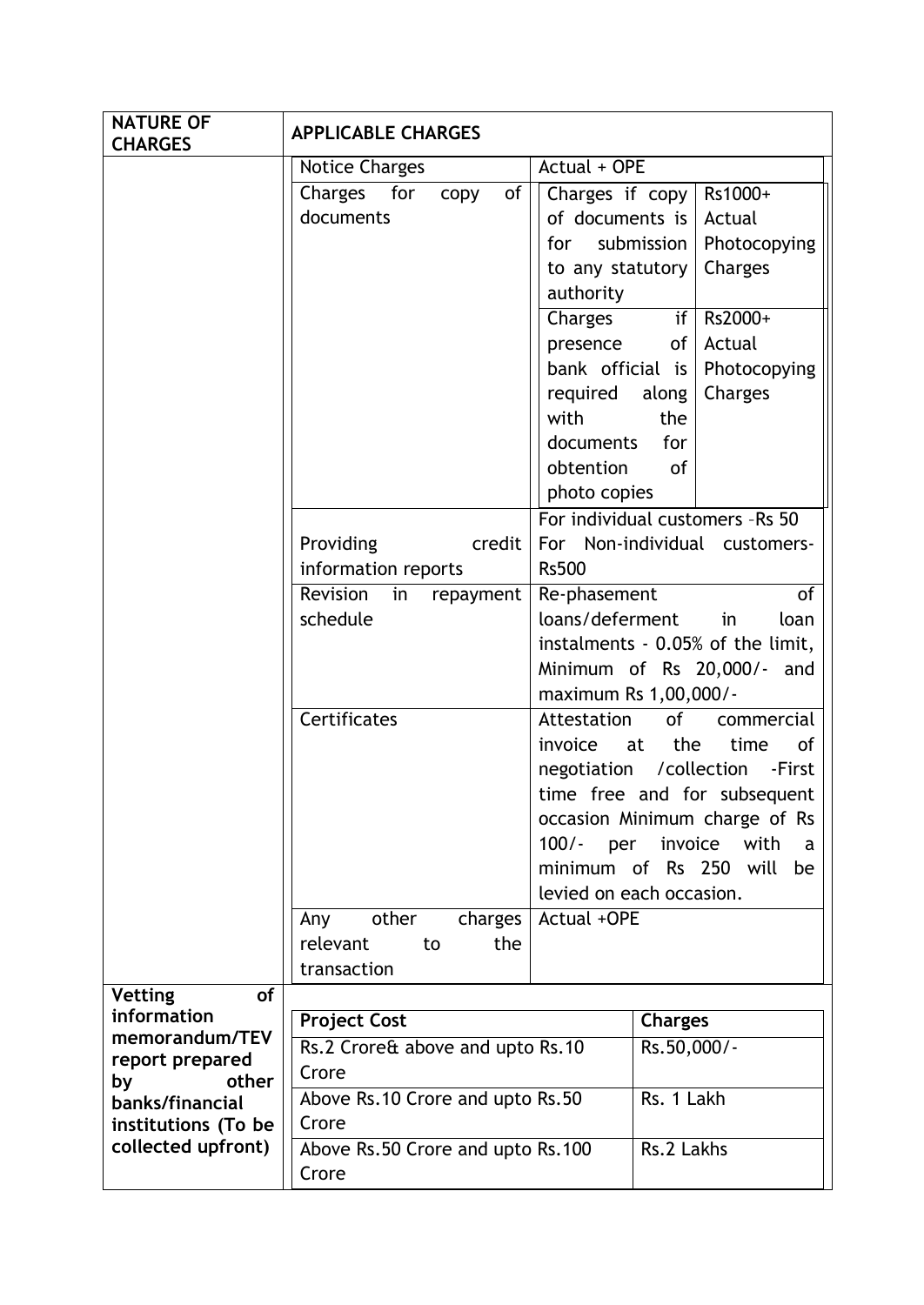| <b>NATURE OF</b><br><b>CHARGES</b>                 | <b>APPLICABLE CHARGES</b>                                                                                                      |                    |                             |  |
|----------------------------------------------------|--------------------------------------------------------------------------------------------------------------------------------|--------------------|-----------------------------|--|
|                                                    | Above Rs. 100 Crore                                                                                                            |                    | Rs.3 Lakhs                  |  |
|                                                    |                                                                                                                                |                    |                             |  |
| <b>Waiver of project</b>                           | Flat charge of Rs.1 lakh per waiver                                                                                            |                    |                             |  |
| appraisal                                          | (Note: Wherever vetting of Information Memorandum / TEV<br>Report of other banks / FIs is involved, charges applicable for     |                    |                             |  |
|                                                    |                                                                                                                                |                    |                             |  |
| <b>Miscellaneous</b>                               | vetting / Waiver, whichever is higher shall be collected).<br><b>Project Cost</b>                                              |                    | <b>Charges</b>              |  |
| proposals handled                                  | Rs.2 Crore& above and upto Rs.10 Crore                                                                                         |                    |                             |  |
| by PAG / PAC                                       |                                                                                                                                |                    | Rs.50,000/-<br>Rs. 1 Lakh   |  |
|                                                    | Above Rs.10 Crore and upto Rs.50 Crore                                                                                         |                    |                             |  |
|                                                    | Above Rs.50 Crore and upto Rs.100 Crore                                                                                        |                    | Rs.2 Lakhs                  |  |
|                                                    | Above Rs. 100 Crore                                                                                                            |                    | Rs.3 Lakhs                  |  |
| <b>Issue of project</b><br>appraisal               | Wherever project appraisal Certificates are issued on behalf of<br>our customers onetime fee of Rs.15000/- should be collected |                    |                             |  |
| certificates                                       | per Certificate.                                                                                                               |                    |                             |  |
|                                                    |                                                                                                                                |                    |                             |  |
| <b>Charges</b><br>for<br>cancellation<br><b>of</b> | Within 1 month from the date of closure of loan at the rate<br>$\bullet$                                                       |                    |                             |  |
| bank's<br>lien<br>on                               | of Rs.100/- per instrument + OPE.                                                                                              |                    |                             |  |
| government                                         | If lien cancellation is sought after 1 month from the date of<br>$\bullet$                                                     |                    |                             |  |
| securities<br>li.<br>$\prime$                      | closure of loan charges will be Rs. 200/- per instrument +                                                                     |                    |                             |  |
| policies on closure<br>of the loan:                | OPE.                                                                                                                           |                    |                             |  |
| Fee for opening /                                  | Our share in limits                                                                                                            |                    | <b>Applicable charges:</b>  |  |
| operating ESCROW                                   | Upto Rs.5 Cr.                                                                                                                  | Rs.1 lakh p.a.     |                             |  |
| / TRA accounts                                     | >Rs.5 Cr. &upto Rs.10 Cr.<br>Rs.2 lakh p.a.                                                                                    |                    |                             |  |
| (To be collected                                   | >10 Cr.                                                                                                                        | Rs.5 lakh p.a.     |                             |  |
| upfront)                                           | NEFT/RTGS charges are in addition to the above as per extant                                                                   |                    |                             |  |
|                                                    | guidelines.                                                                                                                    |                    |                             |  |
| Capability                                         |                                                                                                                                |                    |                             |  |
| certificate:                                       | Upto Rs.5 lakh                                                                                                                 | Rs.500/-           |                             |  |
|                                                    | Above Rs.5 lakhs                                                                                                               | Rs.100/-           | lakh<br>per                 |  |
|                                                    |                                                                                                                                |                    | subject to a maximum        |  |
|                                                    |                                                                                                                                | of Rs.1,500/-      |                             |  |
|                                                    | Additional capability certificate in                                                                                           | Rs 100/- Per       |                             |  |
|                                                    | respect of the same student for                                                                                                | certificate.       |                             |  |
|                                                    | applying to other Universities/                                                                                                |                    |                             |  |
|                                                    | same university within 12 months                                                                                               |                    |                             |  |
|                                                    | from the issue of original capability<br>certificate                                                                           |                    |                             |  |
| Commercial                                         | <b>Nature of transaction</b>                                                                                                   | <b>Charges</b>     |                             |  |
| Paper:                                             | Issuing/Paying Agent                                                                                                           |                    | 0.50% (flat charges of face |  |
|                                                    |                                                                                                                                | value of CP issue) |                             |  |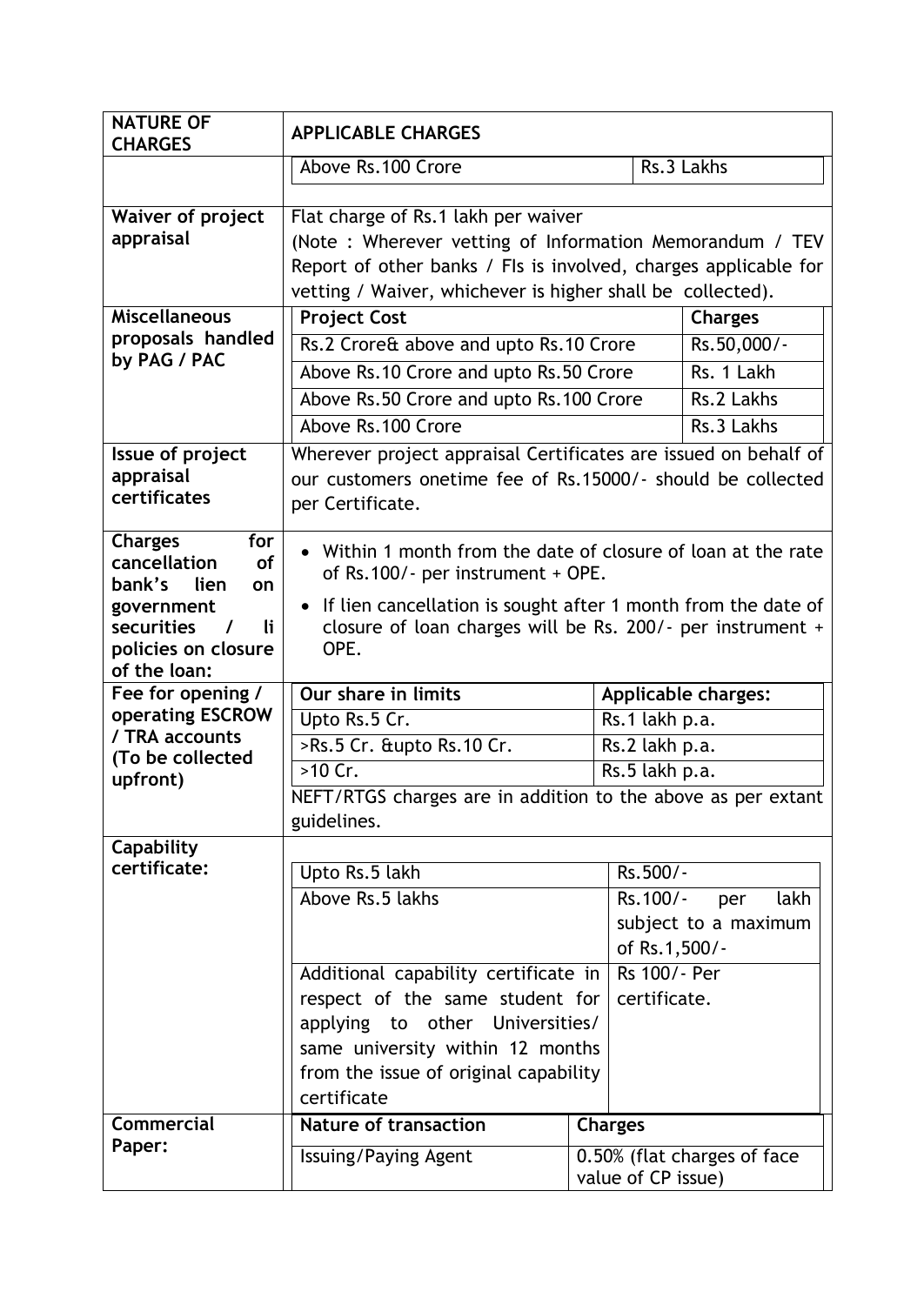| <b>NATURE OF</b><br><b>CHARGES</b> | <b>APPLICABLE CHARGES</b>                                   |             |             |
|------------------------------------|-------------------------------------------------------------|-------------|-------------|
|                                    | Allotment/redemption<br>and<br>sale/ purchase transactions: | <b>CSDL</b> | <b>NSDL</b> |
|                                    | Account maintenance                                         | Rs.1000 p.a | Rs. 400 p.a |
|                                    | Transaction charges - per<br>security - Sale/Purchase       | Rs. 300     | Rs. 350     |
|                                    | Request for dematerialization<br>-per request               | Rs. 50      | Rs. 50      |

| <b>Project Appraisal</b> |                                        |                    |                                     |                 |                                           |  |
|--------------------------|----------------------------------------|--------------------|-------------------------------------|-----------------|-------------------------------------------|--|
| Fee (to be               | Project                                | Schedule of Fees   |                                     |                 | Schedule<br>of<br><b>Fees</b>             |  |
| collected on             | Cost                                   | where Appraisal    |                                     |                 | where<br>Appraisal                        |  |
| project cost)            |                                        | Report is strictly |                                     |                 | Report is to be shared                    |  |
|                          |                                        | for                |                                     |                 | with<br>the customer/                     |  |
|                          |                                        | internal use       |                                     |                 | other lenders                             |  |
|                          | Rs.2Crore&                             | 0.50%              | $\circ$ of $\overline{\phantom{a}}$ | the             | 1.00% of the project                      |  |
|                          | And<br>above                           | project cost with  |                                     |                 | cost with minimum of                      |  |
|                          | <b>Rs.10</b><br>upto                   | minimum of Rs.1    |                                     |                 | Rs.2 Lakh;<br>maximum                     |  |
|                          | Crore                                  | Lakh;              |                                     | maximum         | Rs.10 Lakhs                               |  |
|                          |                                        | Rs.5 Lakh          |                                     |                 |                                           |  |
|                          | AboveRs.10                             | 0.40%              | $o\bar{f}$                          |                 | the $\vert 0.75\%$ of the project         |  |
|                          | Crore<br>and                           | project cost with  |                                     |                 | cost with minimum of                      |  |
|                          | upto                                   | minimum            |                                     | 0f              | Rs.10.00 Lakhs;                           |  |
|                          | Rs.50Crore                             | Rs.5.00 Lakhs;     |                                     |                 | Rs.37.50<br>Maximum                       |  |
|                          |                                        | Maximum            |                                     | $Rs.20$   lakhs |                                           |  |
|                          |                                        | Lakh               |                                     |                 |                                           |  |
|                          | Above Rs.50                            | 0.35%              |                                     |                 | of the $0.60%$ of the project             |  |
|                          | Crore<br>and                           | project cost with  |                                     |                 | cost with minimum of                      |  |
|                          | upto                                   | minimum of Rs.20   |                                     |                 | Rs.37.50<br>Lakhs;                        |  |
|                          | Rs.100 Crore                           | Lakhs;             |                                     |                 | maximum Rs.60 Lakhs                       |  |
|                          |                                        | maximum            |                                     | <b>Rs.35</b>    |                                           |  |
|                          |                                        | Lakhs              |                                     |                 |                                           |  |
|                          | Above Rs.100                           | 0.30%              | $of$ <sup><math>-</math></sup>      | the             | 0.50% of the project                      |  |
|                          | Crore                                  | project cost with  |                                     |                 | cost with minimum of                      |  |
|                          |                                        |                    |                                     |                 | minimum of $Rs.35$ $Rs.60$ Lakhs; Maximum |  |
|                          |                                        |                    |                                     |                 | Lakhs Maximum of $\vert$ Rs.5 Cr.         |  |
|                          |                                        | Rs.3 Cr.           |                                     |                 |                                           |  |
| <b>NBG</b> proposal      | Rs. 5 lakh to Rs10 lakhs per proposal. |                    |                                     |                 |                                           |  |
| charges                  |                                        |                    |                                     |                 |                                           |  |
| Penal charges for        |                                        |                    |                                     |                 |                                           |  |
| non submission of        | Loan/limit (FB+NFB)                    |                    | <b>Amount of charges</b>            |                 |                                           |  |
| renewal<br>papers        | Upto Rs. 10 lakhs                      |                    | <b>Nil</b>                          |                 |                                           |  |
| before 1 month of        |                                        |                    |                                     |                 |                                           |  |
| expiry date              |                                        |                    |                                     |                 |                                           |  |